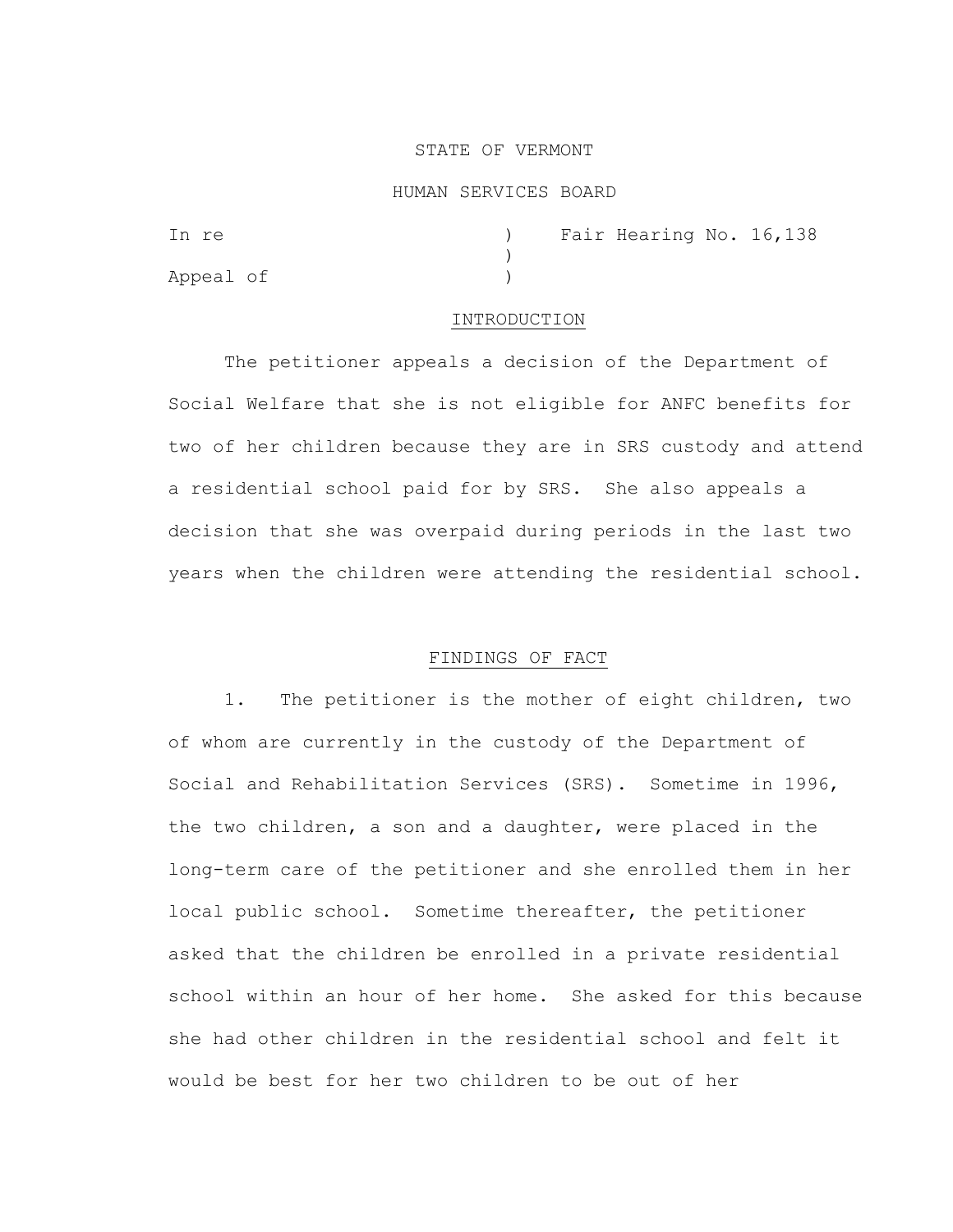## Fair Hearing No. 16,138 Page 2

neighborhood. SRS complied with this request and paid for her children to attend the year-round residential school. Her son was enrolled in the school on July 11, 1997 and her daughter was enrolled about a year later on August 28, 1998.

2. During their attendance at this school, the two children visit their mother every third weekend and spend school holidays and vacations with her, typically a few days at Thanksgiving and a week or more at Christmas. In the summer of 1997, the petitioner's son spent one entire week with her after graduation, two four-day weekends and over a week at the end of the summer. During the summers of 1998 and 1999, her son spent a similar amount of time with the petitioner. Her daughter, however, was home for the entire summer break after her first year of school from June 19- August 22, 1999.

3. The petitioner was granted ANFC assistance for these two children from August 1, 1997 through September 15, 1999 and received \$3,250 in total payments for the two during this time. She was notified in August of 1999 that the payments would end because the children are not in her custody and are enrolled in a residential school paid for by SRS. She was also notified that the Department determined that she had been overpaid \$3,250 during the previous two years due to a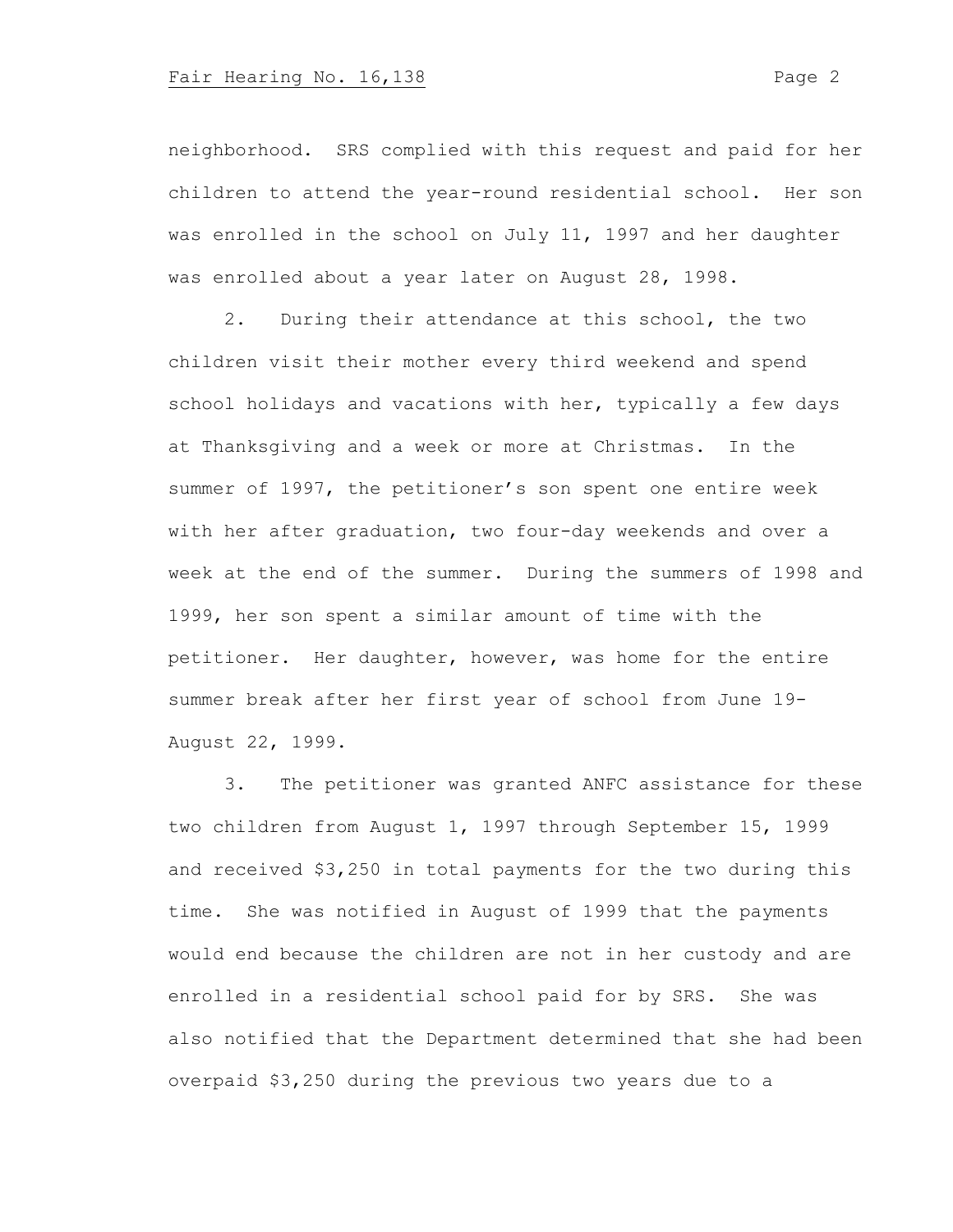communication error between DSW and SRS about payment for the school. DSW does not fault the petitioner in any way for the overpayment.

4. At all times she received ANFC for these two children, they were in the custody and control of SRS. SRS made decisions regarding the children's legal, medical and educational needs, provided and was responsible for their daily care and supervision, and had the power to permit or forbid visitation with the petitioner. During periods of time when the children were not in the residential school, the petitioner was responsible for providing for the physical needs of her children.

5. The petitioner states that she was referred by her SRS worker to the ANFC program for assistance in meeting the needs of her children when at her home. She was not aware until the day of the hearing that SRS might have been able to assist her with some financial support during periods her children were visiting her. She feels that her ANFC overpayment is SRS' fault and that she should not be required to repay the amounts.

6. At the request of the hearing officer, DSW reviewed the time periods during which the children were in residential care and with their mother to see if she might have been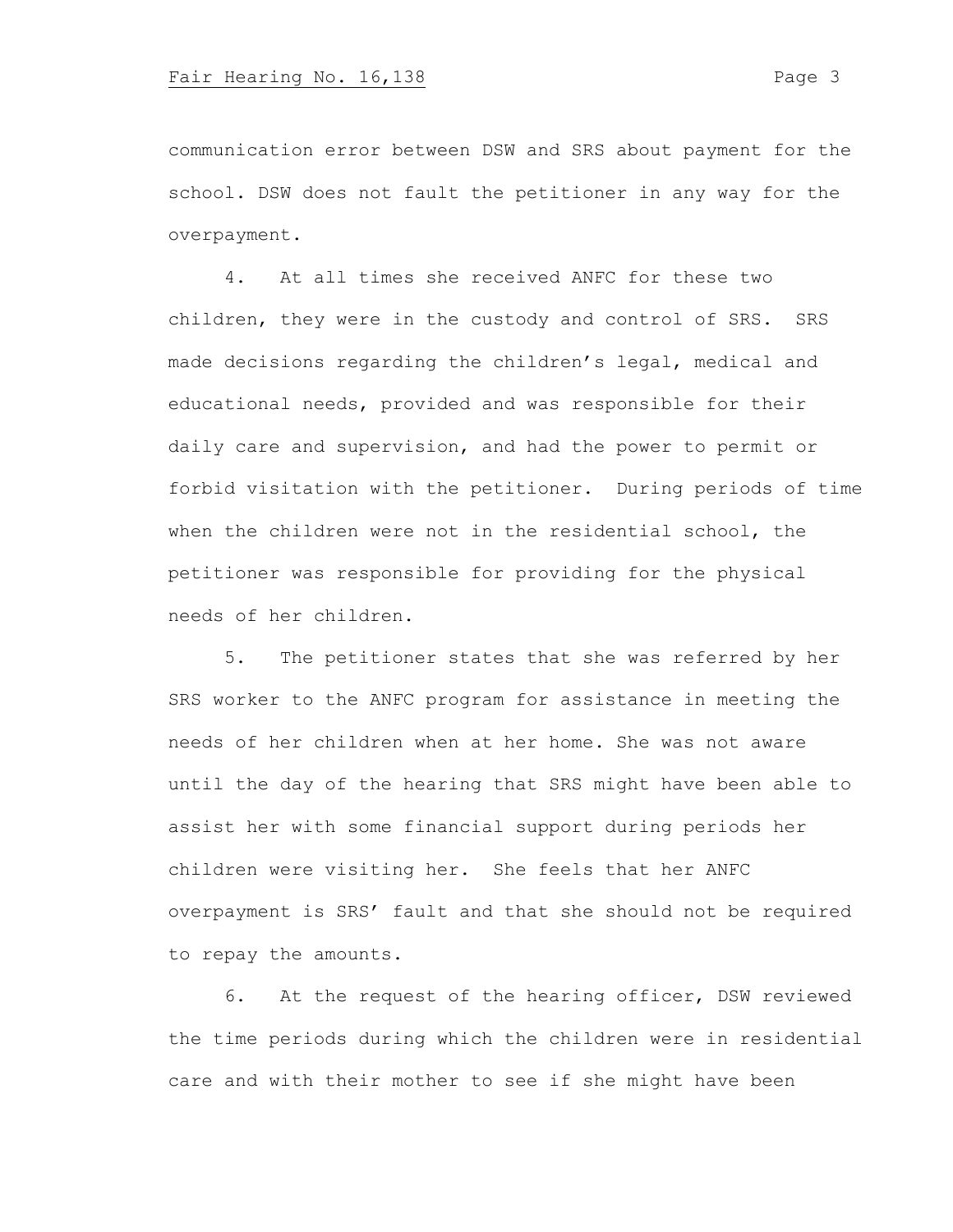correctly paid for any periods during the last two years. DSW concluded that the petitioner's daughter properly received an ANFC grant during the summer of 1999 because she was with her mother for over two months. DSW also concluded that the petitioner's son could not have been eligible for any time periods because he did not spend any significant period of time with his mother during the two years prior to September of 1999. The overpayment was thus adjusted to \$2,971 to reflect the months in the summer of 1999 when the daughter was residing in the petitioner's home.

7. Based on the above information provided by the Department it must also be concluded that payments made on behalf of the petitioner's daughter from August 1, 1997 through August of 1998 were made while the petitioner's daughter was in her home and not in the residential school.

### ORDER

The decision of the Department that the petitioner is no longer eligible for ANFC benefits for her son and daughter is affirmed. The decision finding that the petitioner was overpaid is further modified to reflect an overpayment on behalf of the son from August 1, 1998 through August of 1999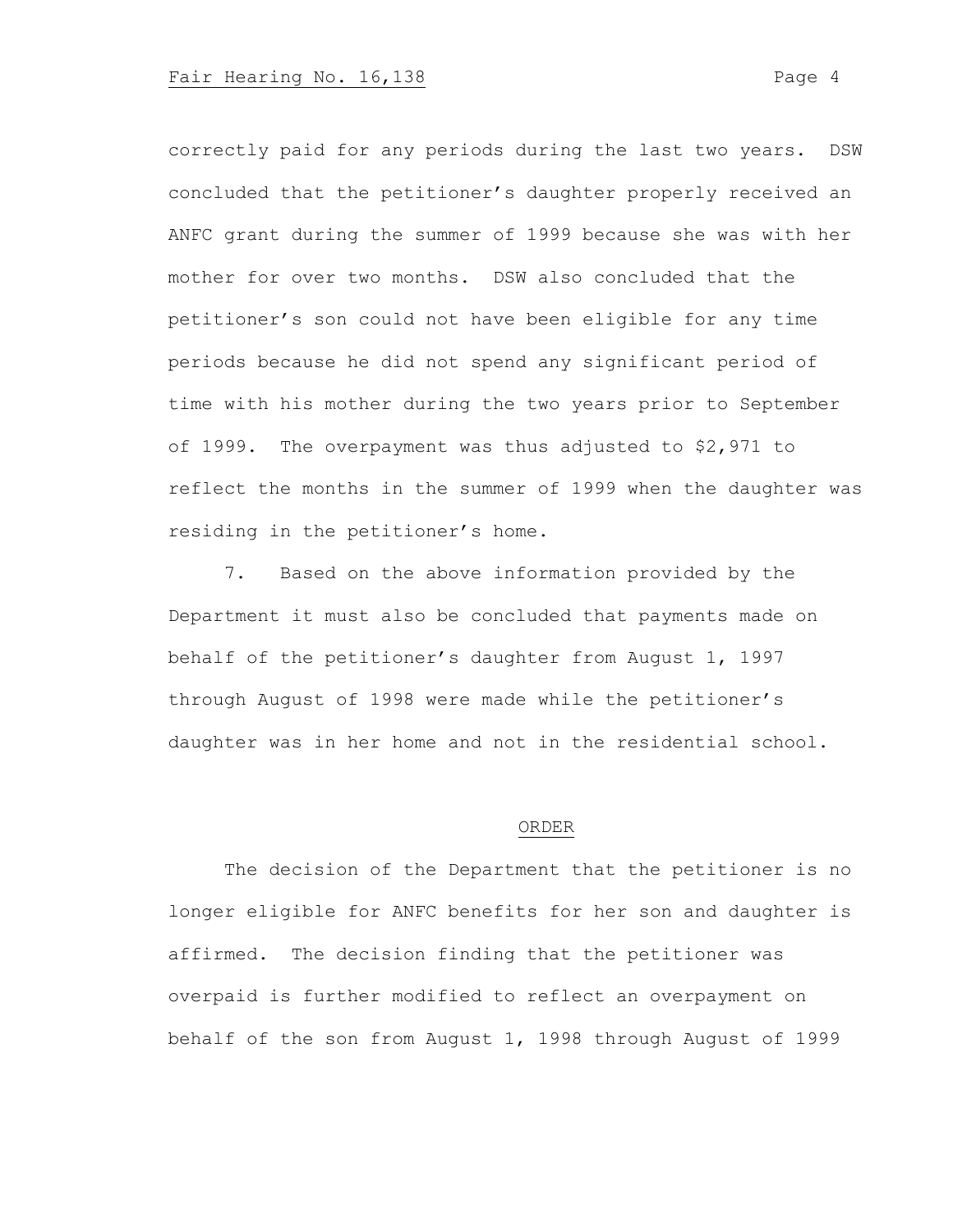only; and an overpayment on behalf of the daughter from September 1, 1998 through May of 1999 only.

### REASONS

There is no prohibition in the regulations against paying ANFC benefits to relatives (including parents) who care for children who are committed to the custody of SRS. WAM § 2302.2. The difficulty arises when the children are placed in a residential school:

# Dependent Children in Schools and/or Institutions

Allowances for an ANFC child who is away from home to attend school shall be included in full when the parent or other caretaker is responsible for the child's expenses at the school.

When a school or institution agrees to accept a child and be responsible for the child's needs during residency at the school or institution, a decision must be made as to whether that child should continue as part of the ANFC assistance group. If responsibility for the care and control of that child remains with the parent, stepparent or caretaker and the parent/child relationship is maintained, then the child is considered to be living in the household and should be included in the ANFC assistance group.

If the parent, stepparent or caretaker is no longer responsible for the care and control of the child (e.g. child is committed to SRS) then that child does not meet the requirements for living in the household and he or she cannot be included in the ANFC assistance group.

WAM § 2245.22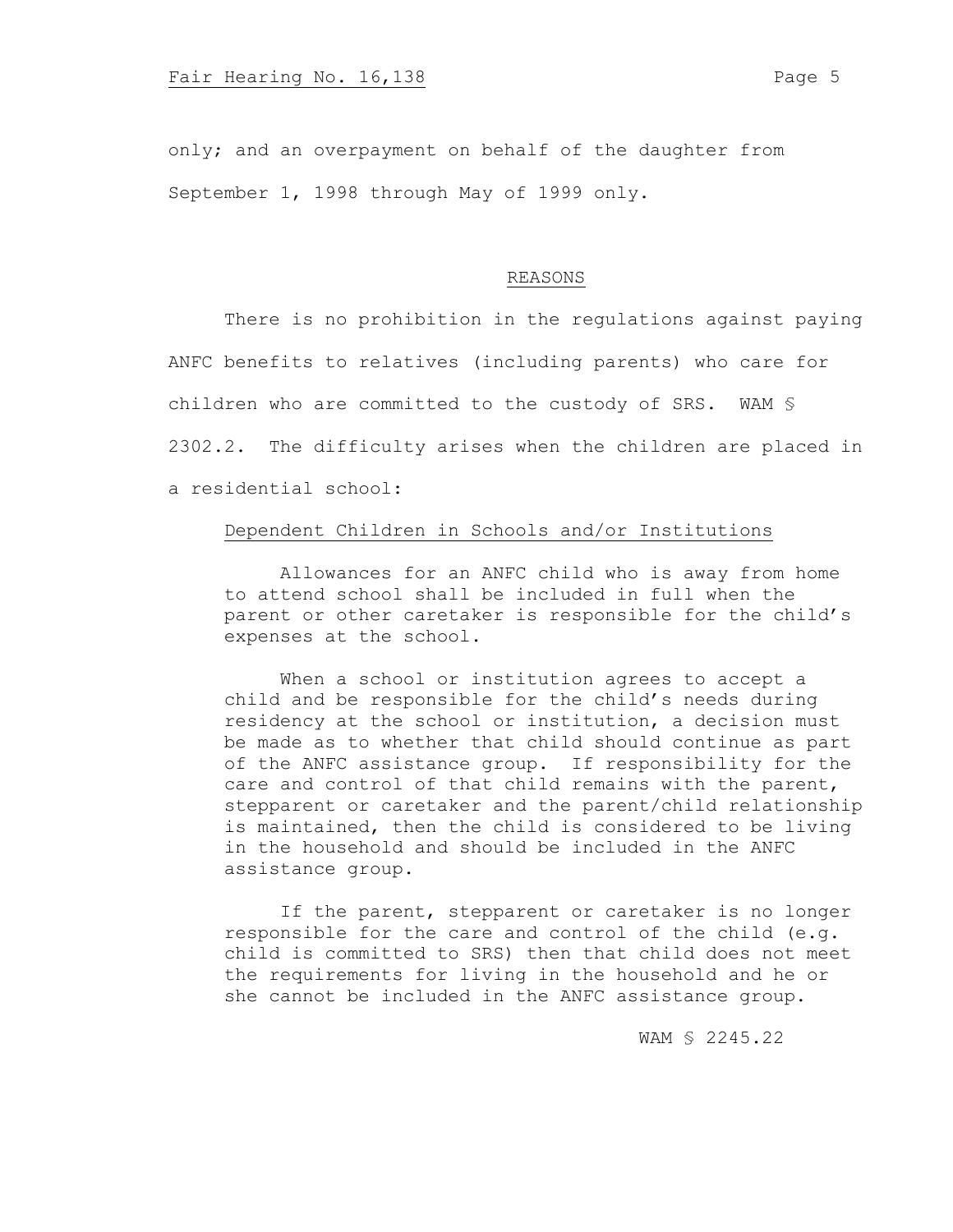Because the petitioner's children are legally committed to the care and control of the Commissioner of SRS and because they reside at an institution paid for by SRS, they cannot currently be members of her ANFC household. The Department is thus correct in its determination that these two children cannot currently be included in the petitioner's ANFC grant.<sup>1</sup>

The Department's rules require that it recover any payments due to "administrative error, client error or payments made pending a fair hearing which is subsequently determined in favor of the Department. . . ." WAM § 2234.2 However the Department is limited by that same rule to recovering only for the twelve-month period before the discovery of the error "unless the overpayment was caused by the recipient's willful withholding of information which affected the amount of payment" in which case recoupment can occur for the prior three years. WAM § 2234.2 The Department agrees that the overpayment occurred due to its miscommunication with SRS and through no fault of the petitioner. Therefore, the Department is limited to recovering ANFC payments made for the son from August 1, 1998 through August of 1999 and for the daughter from September 1,

 $1$  Of course, if either child returns to her home for a significant period of time during the summer months he or she could be placed again on her